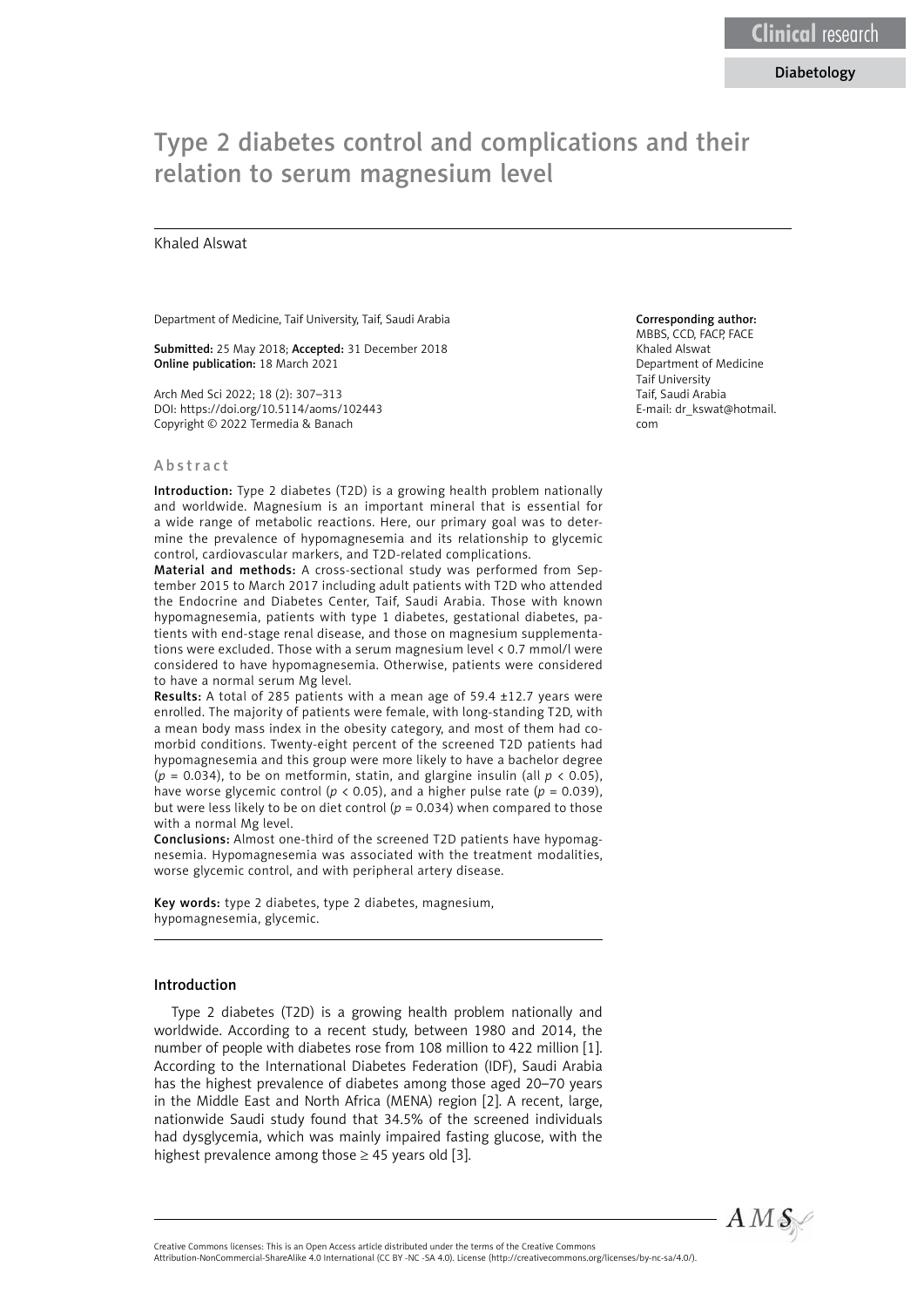Magnesium (Mg) is an important mineral that is involved in the regulation of cellular processes and is essential for a wide range of metabolic reaction. Nuts, leafy greens, and whole grains are considered among the foods with the highest Mg amount [4]. It was estimated that around 60% of the population of the United States (US) has lower Mg intake than what is recommended [5]. Also, chronic diseases such as obesity have been shown to increase the incidence of the hypomagnesemia, possibly due to inflammation [5]. According to a recent study, patients with Alzheimer's dementia are more likely to have hypomagnesemia, which was correlated with worse cognitive and physical scores [6]. A meta-analysis of seven prospective studies found that higher reported Mg intake was associated with a lower risk of ischemic stroke [7]. Hypomagnesaemia correlated with hyperlipidemia and hypertension in patients with metabolic syndrome [8].

Mg plays an important role in glucose and insulin metabolism through multiple mechanisms, including the effect on tyrosine kinase and glucose transporter protein activity [9, 10]. Intracellular Mg regulates insulin secretion and hypomagnesemia resulted in insulin resistance [11]. A recent study showed that Mg supplementation for overweight participants with insulin resistance resulted in an improvement in both fasting glucose and insulin sensitivity [12]. Hypomagnesemia is considered among the most common prevalent electrolyte disorders reported in patients with diabetes [13]. A communities study addressing atherosclerosis risk found that, after controlling for possible confounders, including the body mass index (BMI) and the lifestyle habits, those with lower serum Mg level were twice as likely to develop T2D compared to those with a higher Mg level [14]. A large prospective study detected an inverse relationship between Mg intake and T2D risk for males and females, regardless of their baseline characteristics [15]. More recently, a meta-analysis showed an improvement in an inflammatory marker, namely C-reactive protein, with Mg supplementation [16].

There are limited national and local data in regards to the relationship between T2D and serum Mg level. Here, our primary goal was to determine the prevalence of hypomagnesemia among a random sample of T2D patients. Also, we assess the relationship between serum Mg level and glycemic control, cardiovascular markers, and T2D-related complications.

## Material and methods

A cross-sectional study was performed concerning adult patients with T2D who attended the Endocrine and Diabetes Center, Taif, Saudi Arabia, who had a follow-up visit to the center between September 2015 and March 2017. Patients were

asked to participate, and verbal consent was taken from the participants. Those with known hypomagnesemia, patients with type 1 diabetes, gestational diabetes, patients with end-stage renal disease, and those on magnesium supplementations were excluded.

The eligible patients were interviewed, and the personal, social, and educational related data were collected. Data about complications, comorbidities, and treatment modalities were collected at the time of the visit. Both hypertension and hyperlipidemia diagnoses were based on the clinical diagnosis code along with having been on medical treatment for that. A patient was considered to have cardiac disease if the patient had a history of myocardial infarction and/or had a history of coronary related interventions. If a patient had a confirmed history of diabetes and his glycated hemoglobin (HbA<sub>1c</sub>) was controlled (< 7%) without diabetes related medications then the patient was considered to have diet control diabetes. Also, data about the lifestyle habits, which include passive and active smoking as well as physical activities, were collected. If a patient reported no regular physical activity program then the patient was considered to have a sedentary lifestyle. The patients were also asked whether they frequently (weekly) suffered from hypoglycemia events.

Vital signs, height, and weight were measured on the same visit, and BMI was calculated by the nursing staff. Recent laboratory data were collected from the patient's electronic medical record. Data about glycemic control were assessed using  $HbA<sub>1</sub>$ . To assess nephropathy, we collected data about urine microalbuminuria and serum creatinine. Patients who had positive albuminuria or a decline in glomerular filtration rate (GFR) were considered to have nephropathy.

We grouped patients according to the serum Mg level. Those with serum magnesium level < 0.7 mmol/l were considered to have hypomagnesemia. Otherwise, patients were considered to have a normal serum Mg level. We also collected data about vitamin D and calcium level. Also, vitamin D and calcium supplementation history was recorded.

#### Statistical analysis

Data were collected in an Excel sheet and analyzed using SPSS software v. 20. The  $\chi^2$  test was used to study the relationship between variables and Student's *t-*test was used to compare between means. A *p*-value  $\leq$  0.05 was considered to be statistically significant.

## Results

A total of 285 patients with T2D were included in the study. The mean age was  $59.4 \pm 12.7$  years,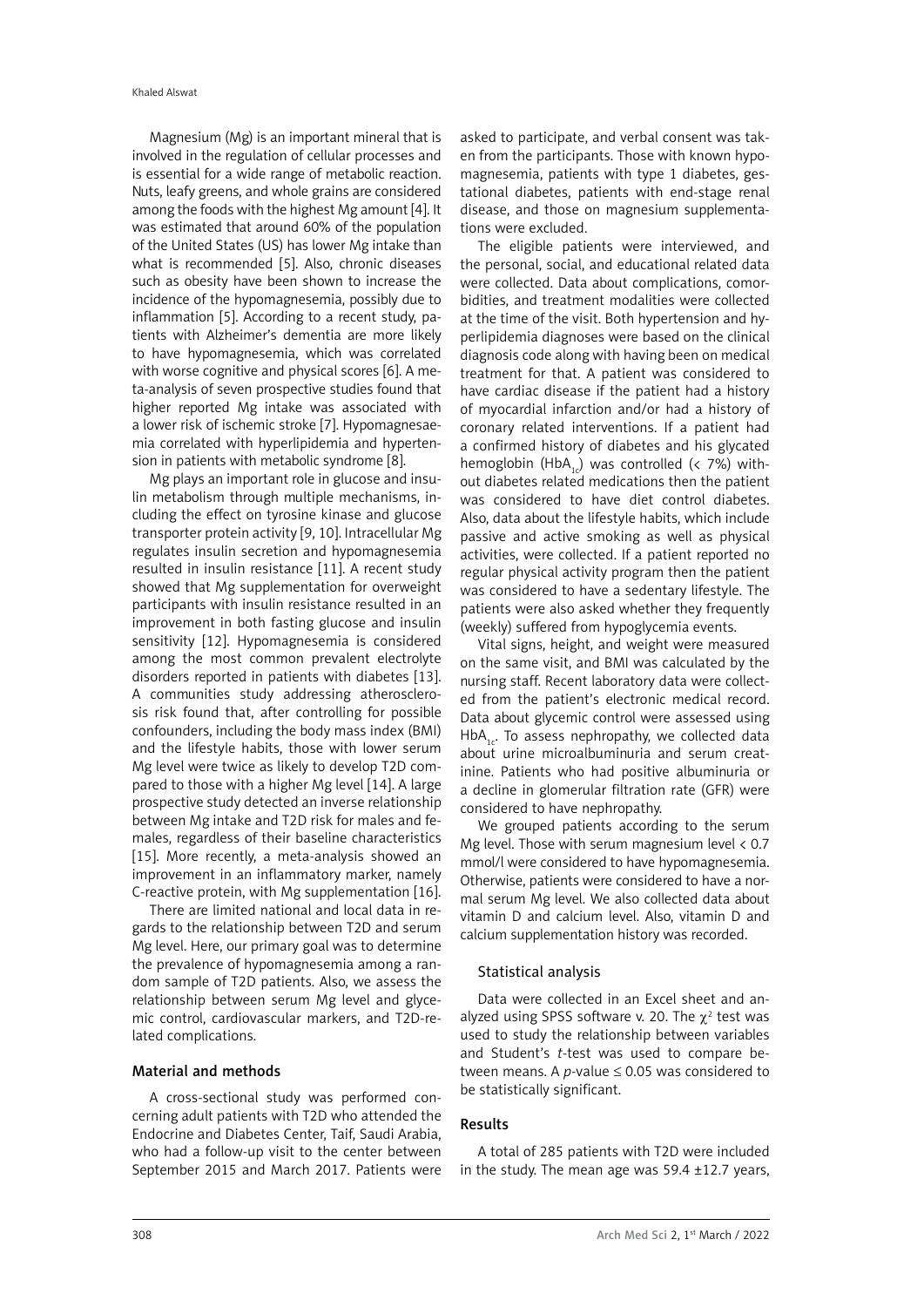and the majority were female, with long-standing T2D, with a mean BMI in the obesity category, and most with comorbid conditions (Table I). Neuropathy was the most common complication, followed by nephropathy, while diabetic foot was the least common complication. Metformin was the most common oral hypoglycemic agent, basal insulin was the most common insulin prescribed, and more than half of the patients were on a statin. The mean HbA<sub>1c</sub> was 8.2 ±2.2% and mean serum Mg level was  $0.75 \pm 0.1$  mmol/l. More than twothirds of the patients reported sedentary lifestyle modifications and few of the study cohorts were active smokers.

Of the screened T2D patients enrolled, 28.4% had hypomagnesemia. Compared to those with an optimal serum Mg level, those with hypomagnesemia were more likely to be female (*p* = 0.106), with a longer T2D duration ( $p = 0.154$ ), to have a bachelor degree ( $p = 0.034$ ), less likely to be on diet control ( $p = 0.034$ ), more likely to be on metformin ( $p = 0.004$ ), more likely to be on glargine insulin ( $p = 0.045$ ), more likely to be on statin (*p* = 0.031), to have worse glycemic control ( $p$  < 0.05), and with a higher pulse rate ( $p$  = 0.039) (Table II). Those with hypomagnesemia were significantly more likely to have a history of diabetic foot  $(p = 0.010)$  and, except for retinopathy, all other complications and comorbidities were more common (non-significantly) in those with hypomagnesemia. Those with low hypomagnesemia were more likely to have higher mean urinary microalbumin (Figure 1).

Partial correlations adjusting for age, gender, educational level, BMI, systolic blood pressure (SBP), diastolic blood pressure (DBP), duration of

|                                         | Parameter                             | Results         |  |  |
|-----------------------------------------|---------------------------------------|-----------------|--|--|
| Baseline characteristics ( $N = 285$ ): |                                       |                 |  |  |
|                                         | Mean age [years]                      | 59.4 ±12.7      |  |  |
|                                         | Male (%)                              | 35.6            |  |  |
|                                         | Mean diabetes duration [years]        | 11.0 ±9.1       |  |  |
|                                         | Mean BMI [kg/m <sup>2</sup> ]         | 33.7 ±7.6       |  |  |
|                                         | Mean systolic blood pressure [mm Hg]  | 130.2 ±20.7     |  |  |
|                                         | Mean diastolic blood pressure [mm Hg] | 75.1 ±9.9       |  |  |
|                                         | Pulse rate [beats per minute]         | $81.6 \pm 12.3$ |  |  |
|                                         | Hypomagnesemia (%)                    | 28.4            |  |  |
|                                         | Hypertension (%)                      | 53.3            |  |  |
|                                         | Hyperlipidemia (%)                    | 83.4            |  |  |
| Diabetes-related complications:         |                                       |                 |  |  |
|                                         | Hypoglycemia (%)                      | 18.1            |  |  |
|                                         | Nephropathy (%)                       | 29.9            |  |  |
|                                         | Neuropathy (%)                        | 46.7            |  |  |
|                                         | Retinopathy (%)                       | 7.4             |  |  |
|                                         | Diabetic foot/limb amputation (%)     | 5.3             |  |  |
|                                         | Cardiac disease (%)                   | 11.8            |  |  |
| Socioeconomic:                          |                                       |                 |  |  |
|                                         | Married (%)                           | 97.1            |  |  |
|                                         | Bachelor degree or higher (%)         | 11.1            |  |  |
|                                         | Management modalities:                |                 |  |  |
|                                         | Diet controlled (%)                   | 11.2            |  |  |
|                                         | Metformin (%)                         | 71.9            |  |  |
|                                         | Sulfonylurea (%)                      | 30.9            |  |  |
|                                         | DPP-IV inhibitors (%)                 | 39.3            |  |  |
|                                         | TZDs (%)                              | 1.8             |  |  |
|                                         | Meglitinides (%)                      | 1.1             |  |  |
|                                         | Premixed insulin (%)                  | 7.8             |  |  |
|                                         | Glargine insulin (%)                  | 29.1            |  |  |

Table I. Baseline characteristics for the whole cohort

| Parameter                        | <b>Results</b>  |  |  |
|----------------------------------|-----------------|--|--|
| Basal/bolus insulin (%)          | 20.3            |  |  |
| Statin (%)                       | 61.8            |  |  |
| Fenofibrates (%)                 | 3.2             |  |  |
| ACE inhibitors/ARB (%)           | 41.1            |  |  |
| Calcium channel blockers (%)     | 14.7            |  |  |
| β-Blockers (%)                   | 8.1             |  |  |
| Thiazide diuretic (%)            | 12.3            |  |  |
| Vitamin D3 supplementation (%)   | 31.1            |  |  |
| Calcium supplementation (%)      | 10.7            |  |  |
| Laboratory data:                 |                 |  |  |
| Magnesium [mmol/l]               | $0.75 \pm 0.1$  |  |  |
| Fasting glucose [mmol/l]         | $9.5 \pm 8.7$   |  |  |
| $HbA_{1c}$ (%)                   | $8.2 \pm 2.2$   |  |  |
| Total cholesterol [mmol/l]       | $4.5 \pm 1.1$   |  |  |
| LDL [mmol/l]                     | $2.8 \pm 0.9$   |  |  |
| HDL [mmol/l]                     | $1.1 \pm 0.3$   |  |  |
| Triglyceride [mmol/l]            | $1.6 \pm 0.9$   |  |  |
| Microalbuminuria [mg/mmol]       | $7.2 \pm 29.7$  |  |  |
| Creatinine [µmol/l]              | 75.5 ±24.2      |  |  |
| Calcium [mmol/l]                 | $2.4 \pm 1.3$   |  |  |
| Vitamin D 25-OH [ng/ml]          | $23.2 \pm 12.3$ |  |  |
| PTH [pg/ml]                      | $97.5 \pm 69.2$ |  |  |
| TSH [mIU/l]                      | $3.2 \pm 3.0$   |  |  |
| AST [IU/l]                       | $20.5 + 9.1$    |  |  |
| ALT [IU/l]                       | 23.6 ±14.0      |  |  |
| Lifestyle habits:                |                 |  |  |
| Sedentary lifestyle (%)          | 72.8            |  |  |
| Exercise $\geq$ 100 min/week (%) | 15.9            |  |  |
| Active smoking (%)               | 5.4             |  |  |
| Passive smoking (%)              | 24.6            |  |  |
|                                  |                 |  |  |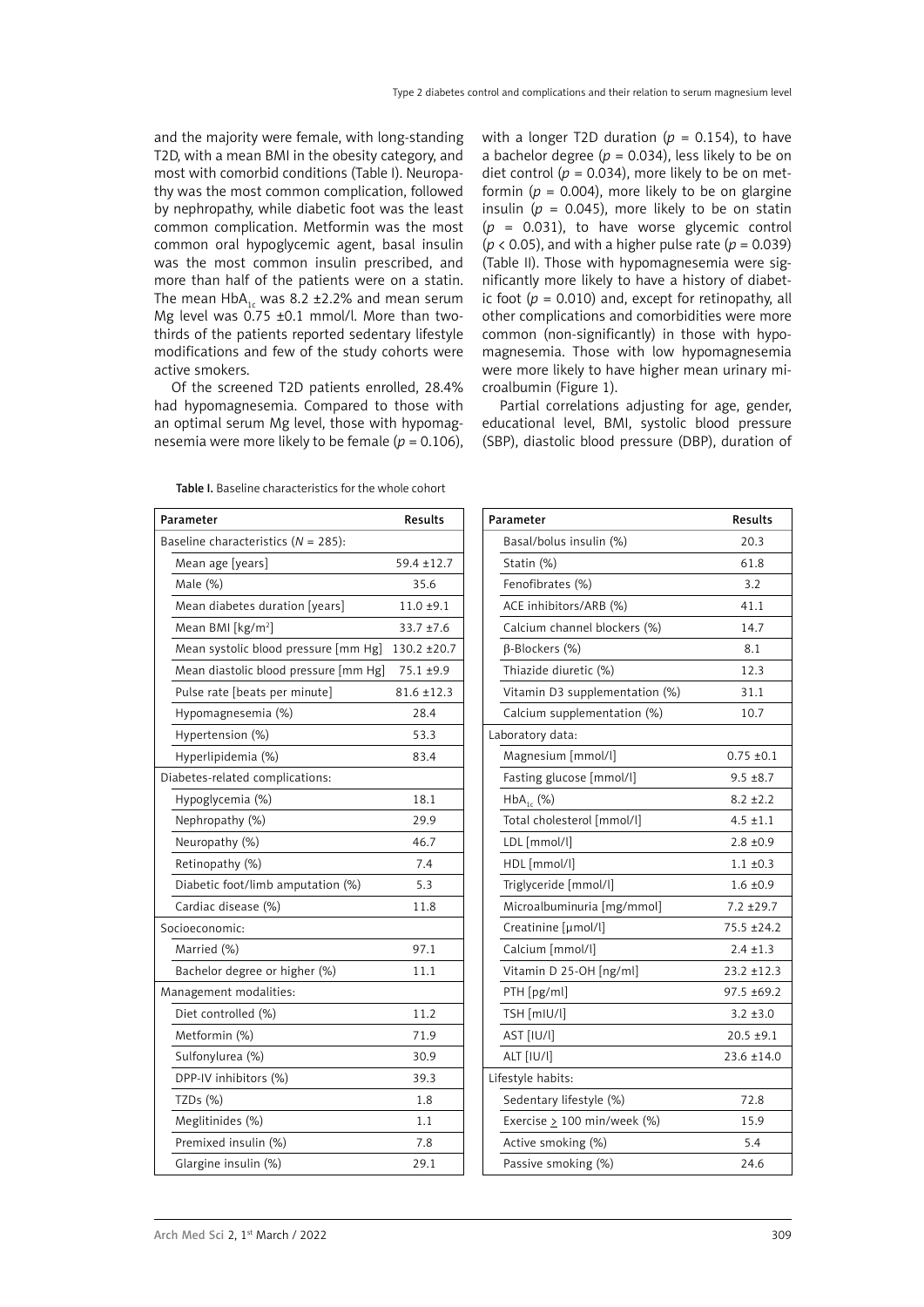Table II. Baseline characteristics based on magnesium status

| Parameter                             | Hypomagnesemia  | Normal Mg level | P-value |  |  |
|---------------------------------------|-----------------|-----------------|---------|--|--|
| Baseline characteristics:             |                 |                 |         |  |  |
| Hypomagnesemia (%)                    | 28.4            | 71.6            | n/a     |  |  |
| Mean age [years]                      | $58.8 \pm 12.4$ | $59.7 \pm 12.9$ | 0.585   |  |  |
| Male (%)                              | 26.6            | 39.3            | 0.106   |  |  |
| Mean diabetes duration [years]        | $12.3 + 9.1$    | $10.5 \pm 9.0$  | 0.154   |  |  |
| Mean BMI [kg/m <sup>2</sup> ]         | $34.1 \pm 6.5$  | $33.5 \pm 8.0$  | 0.670   |  |  |
| Mean systolic blood pressure [mm Hg]  | 129.6 ±21.5     | 130.4 ±20.5     | 0.802   |  |  |
| Mean diastolic blood pressure [mm Hg] | 74.5 ±11.6      | $75.3 \pm 9.2$  | 0.576   |  |  |
| Pulse rate [beat per minute]          | $84.5 \pm 13.5$ | $80.5 \pm 11.7$ | 0.039   |  |  |
| Hypertension (%)                      | 55.1            | 52.5            | 0.696   |  |  |
| Hyperlipidemia (%)                    | 87.3            | 81.8            | 0.477   |  |  |
| Diabetes related complications:       |                 |                 |         |  |  |
| Hypoglycemia (%)                      | 21.1            | 16.8            | 0.422   |  |  |
| Nephropathy (%)                       | 39.1            | 26.4            | 0.059   |  |  |
| Neuropathy (%)                        | 50.6            | 45.1            | 0.591   |  |  |
| Retinopathy (%)                       | 3.7             | 8.8             | 0.136   |  |  |
| Diabetic foot/limb amputation (%)     | 11.1            | 2.9             | 0.010   |  |  |
| Cardiac disease (%)                   | 11.7            | 11.8            | 0.980   |  |  |
| Socioeconomic:                        |                 |                 |         |  |  |
| Married (%)                           | 96.1            | 97.4            | 0.280   |  |  |
| Bachelor degree or higher (%)         | 17.5            | 8.6             | 0.034   |  |  |
| Management modalities:                |                 |                 |         |  |  |
| Diet controlled (%)                   | 4.9             | 13.7            | 0.034   |  |  |
| Metformin (%)                         | 84.0            | 67.2            | 0.004   |  |  |
| Sulfonylurea (%)                      | 38.3            | 27.9            | 0.089   |  |  |
| DPP-IV inhibitors (%)                 | 44.4            | 37.3            | 0.262   |  |  |
| TZDs (%)                              | 2.5             | 1.5             | 0.562   |  |  |
| Meglitinides (%)                      | 2.5             | 0.5             | 0.140   |  |  |
| Premixed insulin (%)                  | 7.4             | 7.8             | 0.877   |  |  |
| Glargine insulin (%)                  | 39.5            | 25              | 0.045   |  |  |
| Statin (%)                            | 71.6            | 57.8            | 0.031   |  |  |
| Fenofibrates (%)                      | 2.5             | 3.4             | 0.675   |  |  |
| ACE inhibitors/ARB (%)                | 46.9            | 38.7            | 0.205   |  |  |
| Calcium channel blockers (%)          | 13.6            | 15.2            | 0.729   |  |  |
| $\beta$ -Blockers (%)                 | 11.1            | 6.9             | 0.135   |  |  |
| Thiazide diuretic (%)                 | 14.8            | 11.3            | 0.420   |  |  |
| Vitamin D supplementation (%)         | 32.5            | 30.6            | 0.754   |  |  |
| Calcium supplementation (%)           | 12.7            | 9.9             | 0.513   |  |  |
| Laboratory data:                      |                 |                 |         |  |  |
| Magnesium [mmol/l]                    | $0.64 \pm 0.05$ | $0.8 \pm 0.1$   | < 0.001 |  |  |
| Fasting glucose [mmol/l]              | $11.6 \pm 14.8$ | $8.7 \pm 4.5$   | 0.017   |  |  |
| $HbA_1$ (%)                           | $8.8 \pm 2.7$   | $8.0 \pm 2.0$   | 0.013   |  |  |
| Total cholesterol [mmol/l]            | $4.4 \pm 1.0$   | $4.6 \pm 1.1$   | 0.281   |  |  |
| LDL [mmol/l]                          | $2.7 \pm 0.8$   | $2.8 \pm 0.9$   | 0.226   |  |  |
| HDL [mmol/l]                          | $1.1 \pm 0.3$   | $1.1 \pm 0.3$   | 0.894   |  |  |
| Triglyceride [mmol/l]                 | $1.6 \pm 0.7$   | $1.6 \pm 0.9$   | 0.694   |  |  |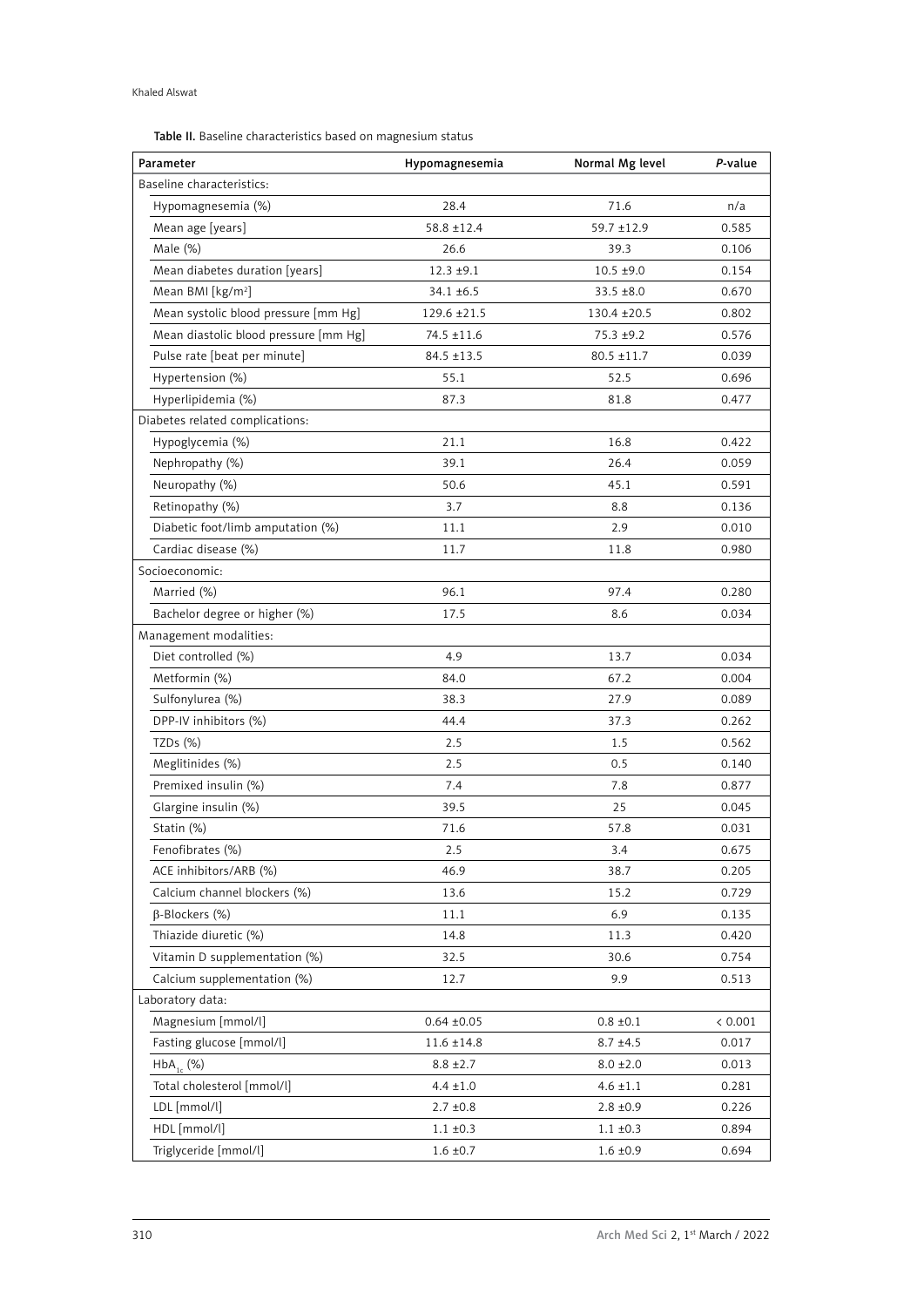| Parameter                     | Hypomagnesemia  | Normal Mg level | P-value |
|-------------------------------|-----------------|-----------------|---------|
| Microalbuminuria [mg/mmol]    | $11.2 \pm 34.1$ | $5.7 \pm 27.8$  | 0.244   |
| Creatinine [µmol/l]           | $74.3 + 28.2$   | $76.1 + 22.4$   | 0.612   |
| Calcium [mmol/l]              | $2.4 \pm 0.1$   | $2.4 \pm 0.1$   | 0.226   |
| Vitamin D 25-OH [ng/ml]       | $24.6 \pm 12.8$ | $22.7 + 12.1$   | 0.313   |
| $PTH$ [pg/ml]                 | $100.8 + 58.4$  | $95.9 + 74.8$   | 0.836   |
| TSH [mIU/l]                   | $3.2 \pm 3.0$   | $3.2 \pm 3.1$   | 0.982   |
| AST [IU/l]                    | $21.7 \pm 11.1$ | $20.0 \pm 8.1$  | 0.170   |
| ALT [IU/l]                    | $25.6 \pm 16.9$ | $22.8 \pm 12.6$ | 0.186   |
| Lifestyle habits:             |                 |                 |         |
| Sedentary lifestyle (%)       | 72.4            | 73.0            | 0.360   |
| Exercise $> 100$ min/week (%) | 11.8            | 17.5            |         |
| Active smoking (%)            | 6.3             | 4.9             | 0.682   |
| Passive smoking (%)           | 27.0            | 23.7            | 0.606   |

Table II. Cont.



Figure 1. Relationship between Mg level and mean urinary microalbumin

DM, active smoking, passive smoking, and exercise showed a significant negative correlation between Mg level and fasting glucose while there was a significant positive correlation between Mg level and both total cholesterol and triglyceride level. No significant correlation was found between vitamin D and any of the laboratory findings or T2D-related complications or treatment modalities (Table III).

## Discussion

Here we found that about 28.4% of the screened patients had hypomagnesemia. A previous small study reported a prevalence of 11% [17], whereas a more recent larger study reported a prevalence of 9.7% [18]. Another smaller study reported that 58.6% of the screened patients had hypomagnesemia [19]. The difference observed in the prevalence of the above-cited studies and ours might be related to the patients' dietary habits, glycemic control, and ethnicity. Also, our study participants have long-standing T2D, which might explain the observed high prevalence of hypomagnesemia compared to other studies.

Table III. Partial correlation done adjusting for age, gender, educational level, BMI, SBP, DBP, duration of DM, active smoking, passive smoking and exercise (\**p*-value < 0.05)

| Variable                      | Magnesium level |
|-------------------------------|-----------------|
| Fasting glucose               | $r = -0.350$    |
|                               | $p = 0.013*$    |
| $HbA_{1c}$                    | $r = 0.203$     |
|                               | $p = 0.157$     |
| Total cholesterol             | $r = 0.282$     |
|                               | $p = 0.035*$    |
| Triglyceride                  | $r = 0.289$     |
|                               | $p = 0.031*$    |
| Pulse rate                    | $r = 0.083$     |
|                               | $p = 0.552$     |
| Metformin                     | $r = 0.096$     |
|                               | $p = 0.473$     |
| Retinopathy                   | $r = -0.233$    |
|                               | $p = 0.079$     |
| Neuropathy                    | $r = -0.144$    |
|                               | $p = 0.280$     |
| Cardiac disease               | $r = -0.141$    |
|                               | $p = 0.310$     |
| Diabetic foot/limb amputation | $r = 0.100$     |
|                               | $p = 0.453$     |

A previous study showed that glucose level is one the major determinant for the Mg level [20]. Our study showed a significant negative correlation between serum Mg level and fasting glucose, and we observed that our T2D patients with hypomagnesemia had a higher HbA<sub>1c</sub> level. This concurs with a previous study that also detected a negative correlation between serum Mg and fasting glucose [21]. This relationship is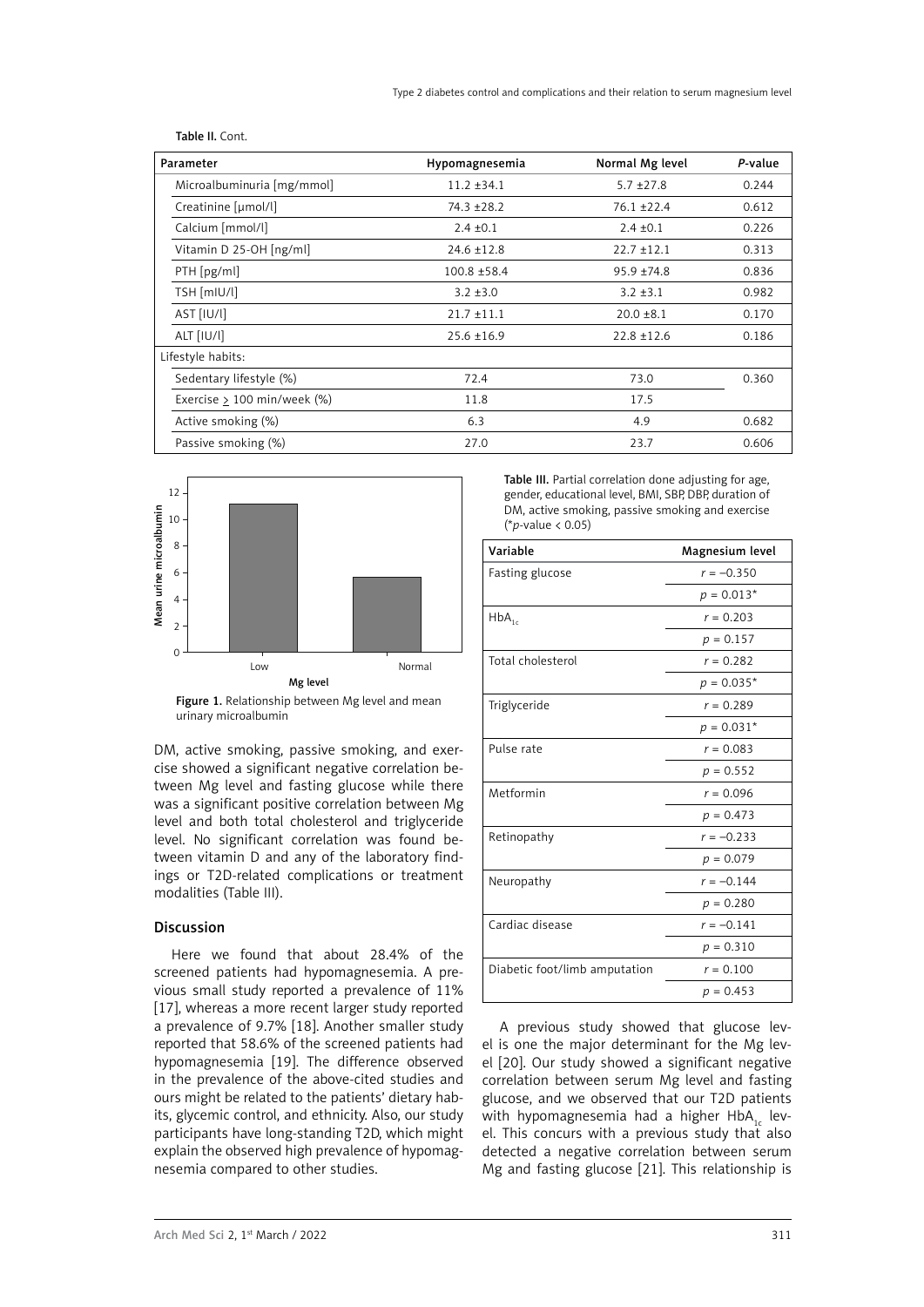consistent with the findings of a previous intervention study in which oral Mg intake showed an improvement in the glycemic control when compared to placebo [22]. Although our study showed a positive correlation between the Mg level and the fasting triglyceride and total cholesterol level in the adjusted modules, a previous study showed improvement in those parameters with Mg supplementations in individuals with metabolic syndrome [23].

In our study, we found that T2D patients who were taking metformin, glargine insulin or statin were significantly more likely to have hypomagnesemia. A recent study showed that T2D patients who are on metformin alone or combined with another drug are more likely to have hypomagnesemia when compared to diet control [24]. However, adjusted models in our study and the above-cited study showed non-significant correlations. Therefore this association may not indicate causality, as it might be explained by the patients' profile, specifically the worse glycemic control and the comorbidities, rather than treatment modalities.

Our study shows that those with hypomagnesemia are more likely to have diabetic foot or a history of limb amputation. Previous studies have shown a negative correlation between serum Mg level and macrovascular complications [25]. Another study showed that T2D patients with macrovascular complications had a lower serum Mg level [21]. Also, our study showed that those with a normal Mg level were more likely to have lower mean urine microalbumin level. This concurs with a previous study's finding that those with proteinuria were more likely to have hypomagnesemia due to renal Mg loss [26].

Weaknesses of our study include it being limited to a single center, its small sample size, and the study design. Strengths of our study include the comprehensive clinical and laboratory data. Future larger studies with an intervention design are now needed.

In conclusion, almost one-third of the screened T2D patients in our study had hypomagnesemia. Hypomagnesemia was associated with the treatment modalities, worse glycemic control, and with peripheral artery disease. In future work, larger national studies are needed to confirm our findings and to plan an intervention study.

# Conflict of interest

The author declares no conflict of interest.

#### References

1. Mathers CD, Loncar D. Projections of global mortality and burden of disease from 2002 to 2030. PLoS Med 2006; 3: e442.

- 2. International Diabetes Federation World Atlas, 7th Edition. [file:///C:/Users/Khaled/Downloads/IDF%20Diabe](file:///C:/Users/Khaled/Downloads/IDF%20Diabetes%20Atlas%207th.pdf)[tes%20Atlas%207th.pdf.](file:///C:/Users/Khaled/Downloads/IDF%20Diabetes%20Atlas%207th.pdf) Accessed Oct 2017.
- 3. Al-Rubeaan K, Al-Manaa H, Khoja T, et al. The Saudi Abnormal Glucose Metabolism and Diabetes Impact Study (SAUDI-DM). Ann Saudi Med 2014; 34: 465-75.
- 4. Freedman MR, Keast DR. White potatoes, including French fries, contribute shortfall nutrients to children's and adolescents' diets. Nutr Res 2011; 31: 270-7.
- 5. Nielsen FH. Magnesium, inflammation, and obesity in chronic disease. Nutr Rev 2010; 68: 333-40.
- 6. Barbagallo M, Belvedere M, Di Bella G, Dominguez LJ. Altered ionized magnesium levels in mild-to-moderate Alzheimer's disease. Magnes Res 2011; 24: S115-21.
- 7. Larsson SC, Orsini N, Wolk A. Dietary magnesium intake and risk of stroke: a meta-analysis of prospective studies. Am J Clin Nutr 2012; 95: 362-6.
- 8. Guerrero-Romero F, Rodríguez-Morán M. Low serum magnesium levels and metabolic syndrome. Acta Diabetol 2002; 39: 209-13.
- 9. Takaya J, Higashino H, Kobayashi Y. Intracellular magnesium and insulin resistance. Magnesium Research 2004; 17: 126-36.
- 10. Chen HY, Cheng FC, Pan HC, Hsu JC, Wang MF. Magnesium enhances exercise performance via increasing glucose availability in the blood, muscle, and brain during exercise. PLoS One 2014; 9: e85486.
- 11. Gommers LM, Hoenderop JG, Bindels RJ, de Baaij JH. Hypomagnesemia in type 2 diabetes: a vicious circle?. Diabetes 2016; 65: 3-13.
- 12. Mooren FC, Krüger K, Völker K, Golf SW, Wadepuhl M, Kraus A. Oral magnesium supplementation reduces insulin resistance in non-diabetic subjects – a doubleblind, placebo-controlled, randomized trial. Diabetes Obes Metab 2011; 13: 281-4.
- 13. Liamis G, Liberopoulos E, Barkas F, Elisaf M. Diabetes mellitus and electrolyte disorders. World J Clin Cases 2014; 2: 488-96.
- 14. Kao WL, Folsom AR, Nieto FJ, Mo JP, Watson RL, Brancati FL. Serum and dietary magnesium and the risk for type 2 diabetes mellitus: the Atherosclerosis Risk in Communities Study. Arch Intern Med 1999; 159: 2151-9.
- 15. Agrawal P, Arora S, Singh B, Manamalli A, Dolia PB. Association of macrovascular complications of type 2 diabetes mellitus with serum magnesium levels. Diabetes Metabol Syndr Clin Res Rev 2011; 5: 41-4.
- 16. Mazidi M, Rezaie P, Banach M. Effect of magnesium supplements on serum C-reactive protein: a systematic review and meta-analysis. Arch Med Sci 2018; 14: 707-16.
- 17. Dasgupta A, Sarma D, Saikia UK. Hypomagnesemia in type 2 diabetes mellitus. Indian J Endocrinol Metabol 2012; 16: 1000-3.
- 18. Arpaci D, Tocoglu AG, Ergenc H, Korkmaz S, Ucar A, Tamer A. Associations of serum magnesium levels with diabetes mellitus and diabetic complications. Hippokratia 2015; 19: 153-7.
- 19. Saproo N, Singh R. Study of serum magnesium levels in diabetes mellitus and its correlation with complications (retinopathy and HbA1c) a cross-sectional study of one year. Int J Adv Med 2017; 4: 263-9.
- 20. Kurstjens S, de Baaij JH, Bouras H, Bindels RJ, Tack CJ, Hoenderop JG. Determinants of hypomagnesemia in patients with type 2 diabetes mellitus. Eur J Endocrinol 2017; 176: 11-9.
- 21. Wang S, Hou X, Liu Y, et al. Serum electrolyte levels in relation to macrovascular complications in Chinese pa-